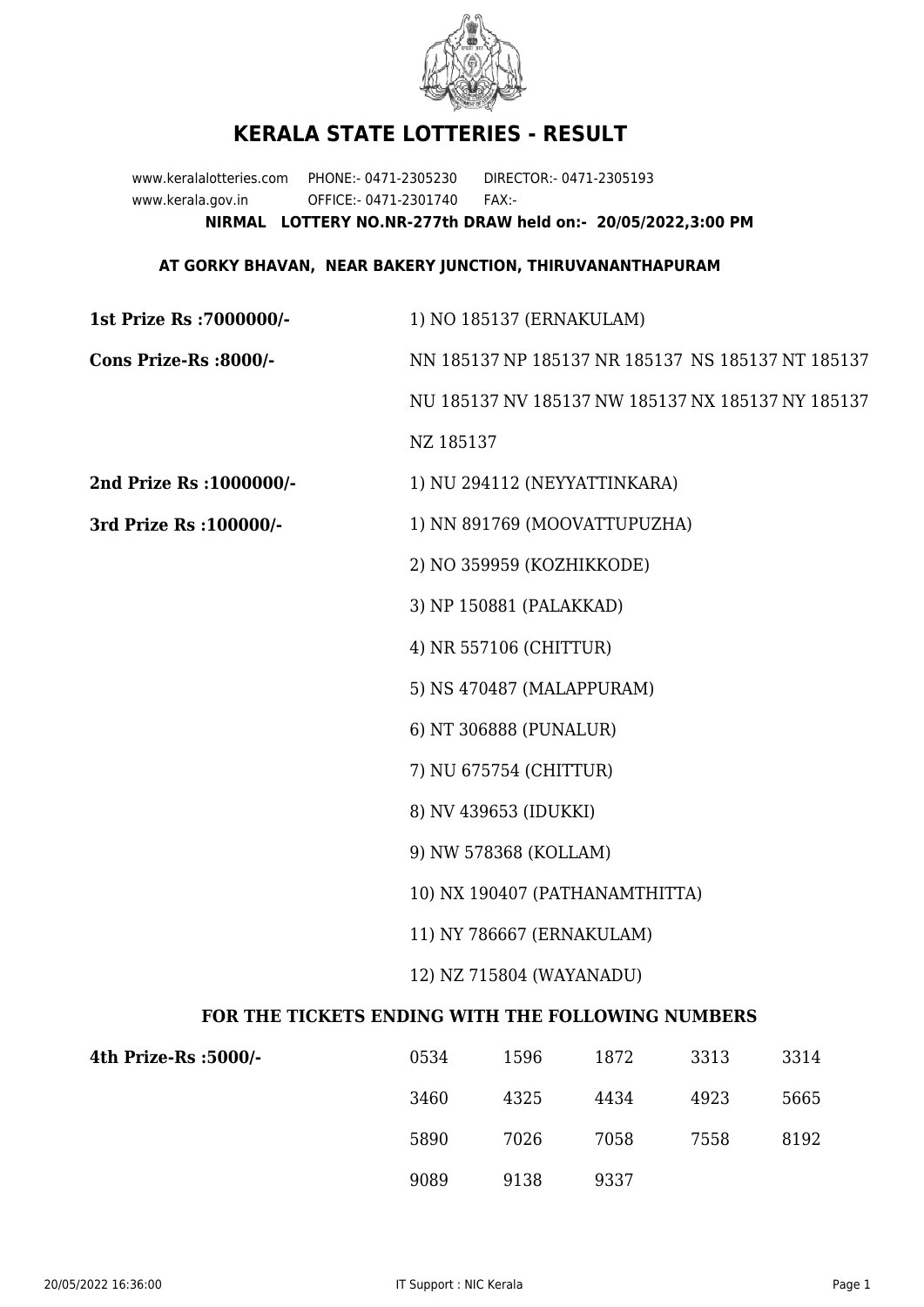| 5th Prize-Rs : 1000/- | 0005 | 0321 | 1074 | 1570 | 1768 |
|-----------------------|------|------|------|------|------|
|                       | 1770 | 2865 | 3874 | 3997 | 4000 |
|                       | 4223 | 4234 | 4503 | 4694 | 4806 |
|                       | 5069 | 5072 | 5130 | 5462 | 5560 |
|                       | 5584 | 5622 | 5644 | 5756 | 6048 |
|                       | 6814 | 6994 | 7037 | 7146 | 7286 |
|                       | 7363 | 7792 | 9068 | 9140 | 9837 |
|                       | 9843 |      |      |      |      |
| 6th Prize-Rs :500/-   | 0037 | 0080 | 0090 | 0260 | 0330 |
|                       | 1048 | 1235 | 1361 | 1490 | 2079 |
|                       | 2172 | 2295 | 2363 | 2498 | 2501 |
|                       | 2506 | 2854 | 3031 | 3283 | 3340 |
|                       | 3463 | 3531 | 3590 | 3638 | 3677 |
|                       | 3691 | 4159 | 4196 | 4348 | 4410 |
|                       | 4416 | 4778 | 4808 | 4872 | 5026 |
|                       | 5213 | 5366 | 5370 | 5394 | 5514 |
|                       | 5583 | 6018 | 6100 | 6167 | 6233 |
|                       | 6235 | 6510 | 6770 | 6852 | 6876 |
|                       | 6892 | 6932 | 6982 | 7020 | 7098 |
|                       | 7159 | 7351 | 7568 | 7831 | 7996 |
|                       | 8004 | 8280 | 8314 | 8339 | 8384 |
|                       | 8425 | 8561 | 8576 | 8605 | 8800 |
|                       | 8874 | 8932 | 8957 | 8964 | 9025 |
|                       | 9237 | 9300 | 9308 | 9936 |      |
| 7th Prize-Rs : 100/-  | 0227 | 0316 | 0458 | 0482 | 0565 |
|                       | 0637 | 0647 | 0680 | 0842 | 0869 |
|                       | 1127 | 1303 | 1349 | 1376 | 1507 |
|                       | 1599 | 1649 | 1686 | 1693 | 1817 |
|                       | 1921 | 1938 | 1960 | 1982 | 2013 |